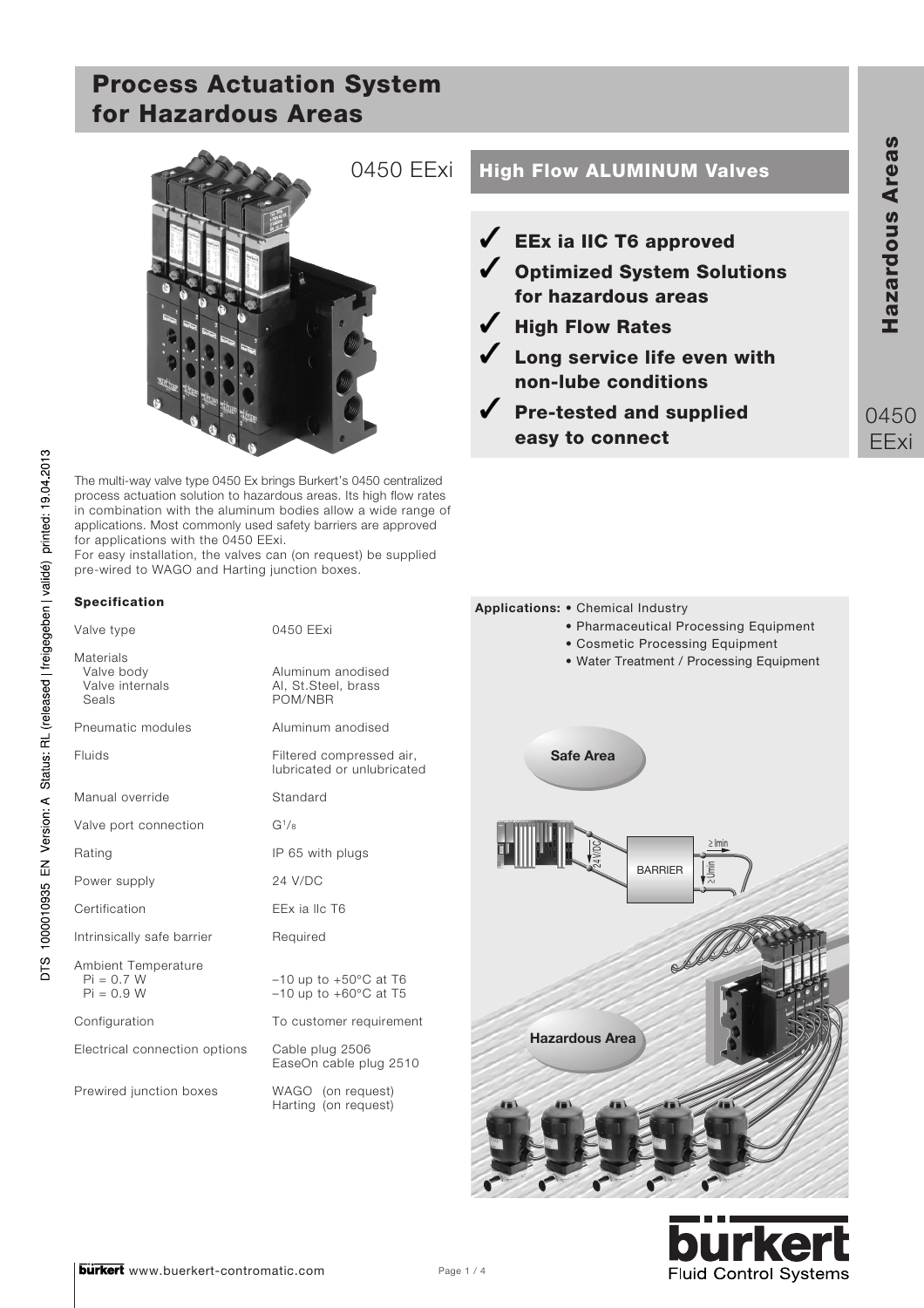### **Technical Data**

### **Function H**

5/2 way valve, servoassisted, in de-energized position, port 2 pressurized and port 4 exhausted. Different returns incl. impulse valve



### **Function L**

5/3 way valve, servoassisted, in middle position, all ports locked



5/3 way valve, servoassisted, in middle position, ports 2 and 4 exhausted





#### **Valve Characteristics**

| Circuit function | Flow rate | Pressure range | Reset      | Response times |         | Item-No.  |  |  |
|------------------|-----------|----------------|------------|----------------|---------|-----------|--|--|
|                  |           |                |            | opening        | closing |           |  |  |
|                  | [1/min]   | [bar]          |            | [ms]           | [ms]    |           |  |  |
| H (5/2)          | 750       | $2 - 8$        | air spring | 19             | 25      | 194 941 L |  |  |
| H (5/2)          | 750       | $2 - 8$        | spring     | 17             | 27      | 194 943 N |  |  |
| H (5/2)          | 750       | $2 - 8$        | impulse*   | 16             | 16      | 194 944 P |  |  |
| L (5/3)          | 650       | $2 - 8$        | spring*    | 17             | 27      | 194 945 Q |  |  |
| N(5/3)           | 650       | $2 - 8$        | spring*    | 16             | 16      | 194 946 R |  |  |

\*) valves have double mounting dimensions (36 mm wide)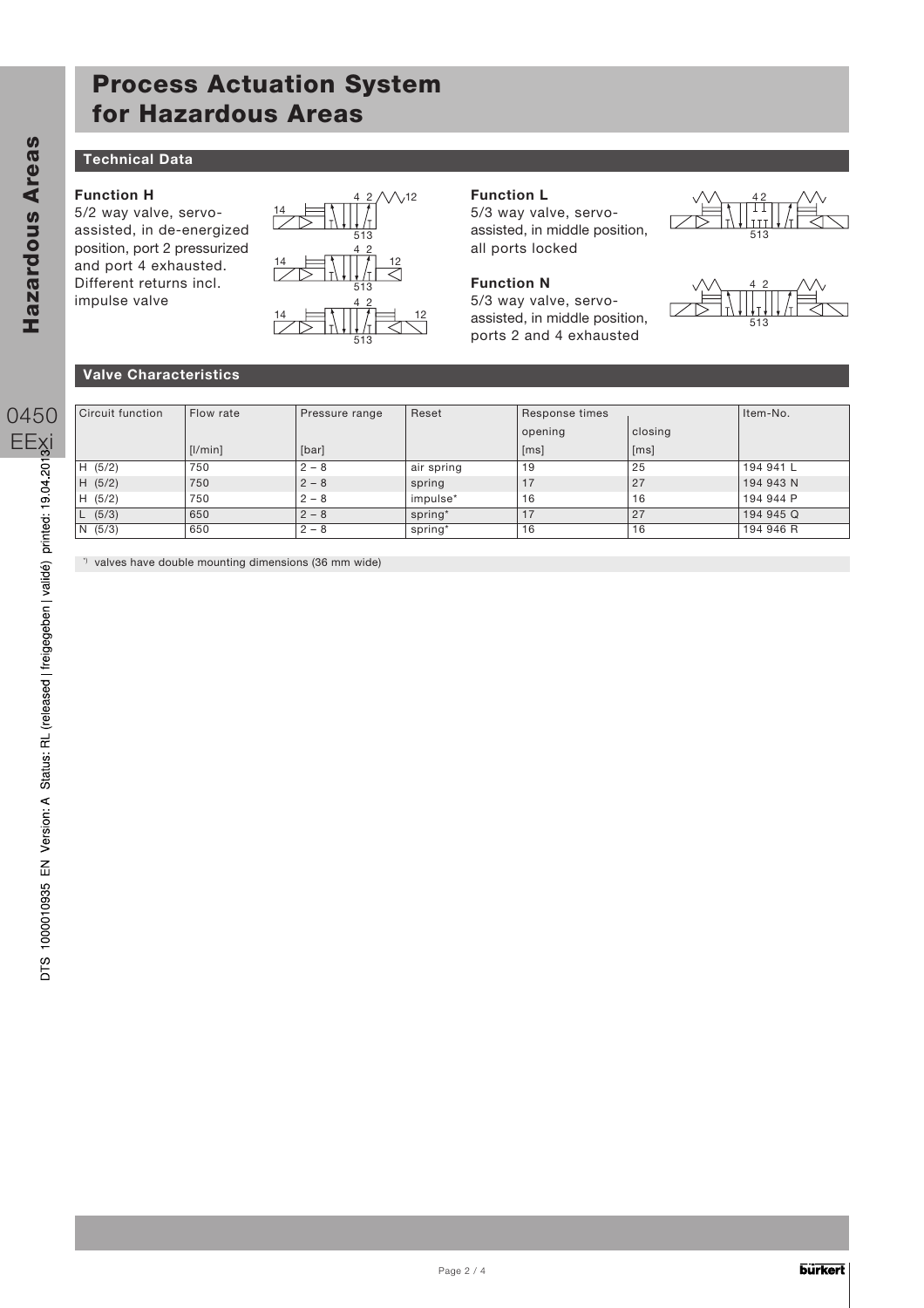#### **Dimensions [mm] with 0450 EExi Valves**



### **Dimensions [mm] 0450 EExi**



## **Pneumatic Modules 0450 EExi**

| Number of valves | Item-No.  |
|------------------|-----------|
|                  |           |
| $\overline{4}$   | 194 256 V |
| 6                | 194 264 V |
| 8                | 194 265 W |
| 10               | 194 266 X |
| 12               | 194 267 Y |
| 14               | 194 268 H |
| 16               | 194 269 A |
| 18               | 194 270 F |
| 20               | 194 271 U |
| 22               | 194 272 V |
| 24               | 194 273 W |
| Blind cover*     | 194 379 G |



**Hazardous Areas**

Hazardous Areas

0450 EExi